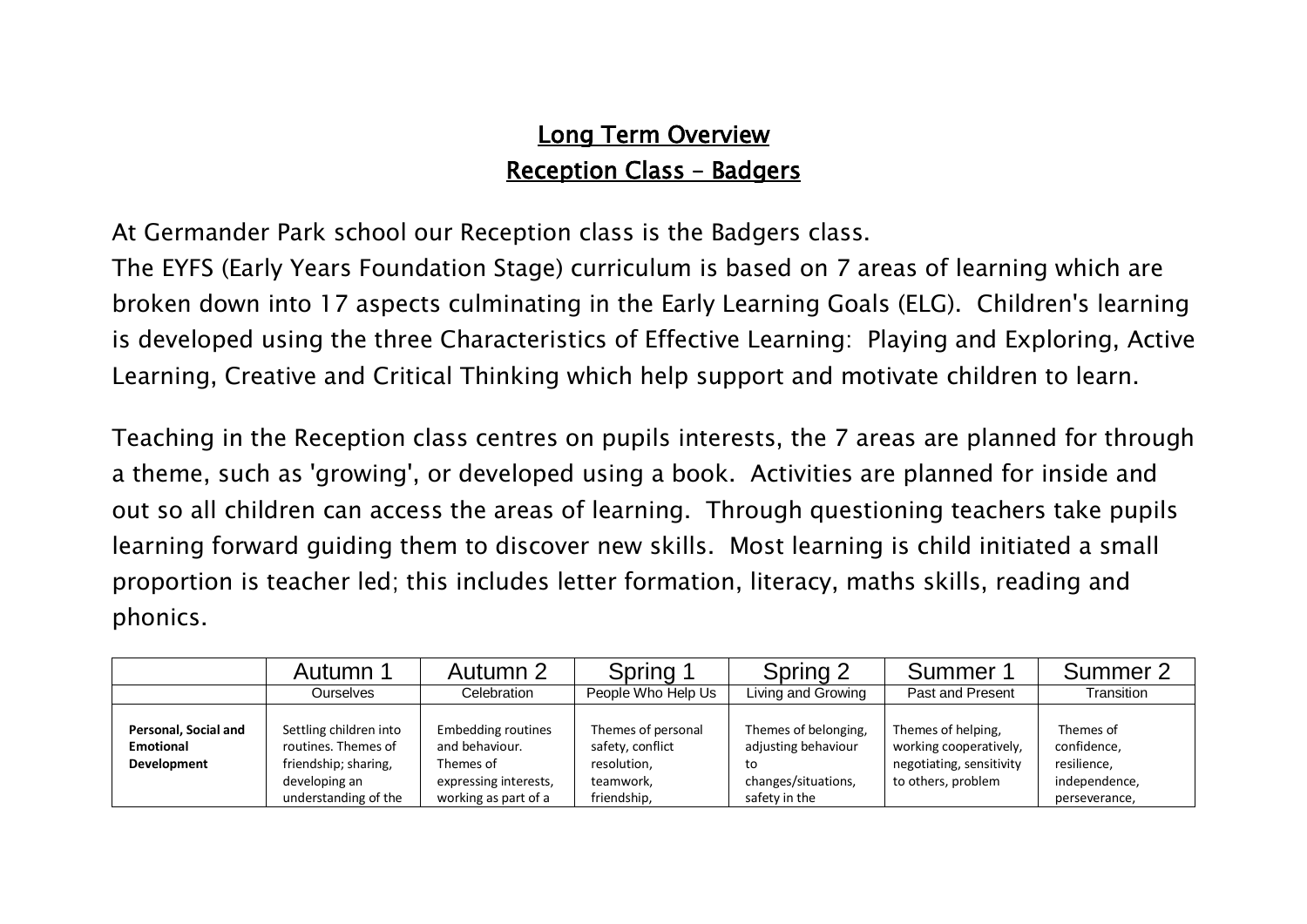|                                      | class rules, kindness,<br>resolving conflict.<br>Managing their own<br>personal hygiene.<br>Jigsaw - Piece 1-<br>Being Me in My<br>World                                                             | group, working<br>towards simple<br>goals, listening to<br>each other.<br>Jigsaw - Piece 2-<br><b>Celebrating</b><br><b>Difference</b>   | understanding<br>feelings.<br>Learn to dress<br>independently.<br>Jigsaw - Piece 3 -<br><b>Dreams and Goals</b>                                              | environment.<br>Learning about<br>healthy food choices.<br>Jigsaw - Piece 4-<br><b>Healthy Me</b>                                                                                                | solving, confidence,<br>independence,<br>resilience and<br>perseverance.<br>Jigsaw - Piece 5 -<br>Relationships                           | managing and talking<br>about<br>feelings/behaviour,<br>adapting/developing<br>positive<br>relationships.<br>Jigsaw - Piece 6 -<br>Changes                                                                  |
|--------------------------------------|------------------------------------------------------------------------------------------------------------------------------------------------------------------------------------------------------|------------------------------------------------------------------------------------------------------------------------------------------|--------------------------------------------------------------------------------------------------------------------------------------------------------------|--------------------------------------------------------------------------------------------------------------------------------------------------------------------------------------------------|-------------------------------------------------------------------------------------------------------------------------------------------|-------------------------------------------------------------------------------------------------------------------------------------------------------------------------------------------------------------|
| Physical<br>development              | Negotiate space<br>safely with<br>consideration of<br>others.<br>Finger gym/dough<br>disco                                                                                                           | Gross motor<br>movements.<br>Manipulate<br>materials.<br>Practise using small<br>tools such as<br>scissors.<br>Finger gym/dough<br>disco | Move energetically<br>such as running<br>hopping skipping<br>and climbing.<br>Manipulate<br>materials.<br>Practise using small<br>tools such as<br>scissors. | Move energetically<br>such as running<br>hopping skipping and<br>climbing. Be aware of<br>safety when moving<br>around.<br>Hold a pencil<br>effectively in<br>preparation for<br>fluent writing. | Demonstrate strength<br>balance and<br>coordination when<br>playing.<br>Begin to show accuracy<br>when drawing.                           | Sports Day<br>Demonstrate<br>strength balance and<br>coordination when<br>playing.<br>Begin to show<br>accuracy when<br>drawing.                                                                            |
| <b>Communication and</b><br>language | Initiating conversations,<br>listening attentively to<br>each other, responding<br>to each other with<br>relevant questions.<br>Listen to stories and<br>offer an explanation for<br>what they hear. | Talking about their own<br>experiences, retelling<br>past events, answering<br>how/why questions.                                        | Participate in group and<br>1:1 discussions offering<br>their own ideas and<br>expressing opinions<br>using recently<br>introduced vocabulary.               | Talking in role, retelling<br>stories, creating a<br>narrative.                                                                                                                                  | Extending narratives,<br>connecting ideas and<br>use recently introduced<br>vocabulary from<br>stories, non fiction,<br>rhymes and poems. | Express their ideas and<br>feelings using full<br>sentences, using past<br>present and future<br>tense correctly. With<br>support from adults<br>attempts to use<br>conjunctions when they<br>are speaking. |
| Literacy                             | Mark making and<br>giving meaning to<br>marks.<br>Name<br>reading/writing.                                                                                                                           | Sound<br>discrimination.<br>Read initial sounds<br>in CVC words.                                                                         | Sequencing a story.<br>Segmenting CVC<br>words.<br>Practise handwriting<br>Talk for writing.                                                                 | Writing simple<br>sentences using our<br>phonics knowledge<br>to support our<br>spelling.                                                                                                        | Introduce narratives.<br>Use and understand<br>recently introduced<br>vocabulary.<br>Practise handwriting                                 | Write<br>Instructions<br>captions and                                                                                                                                                                       |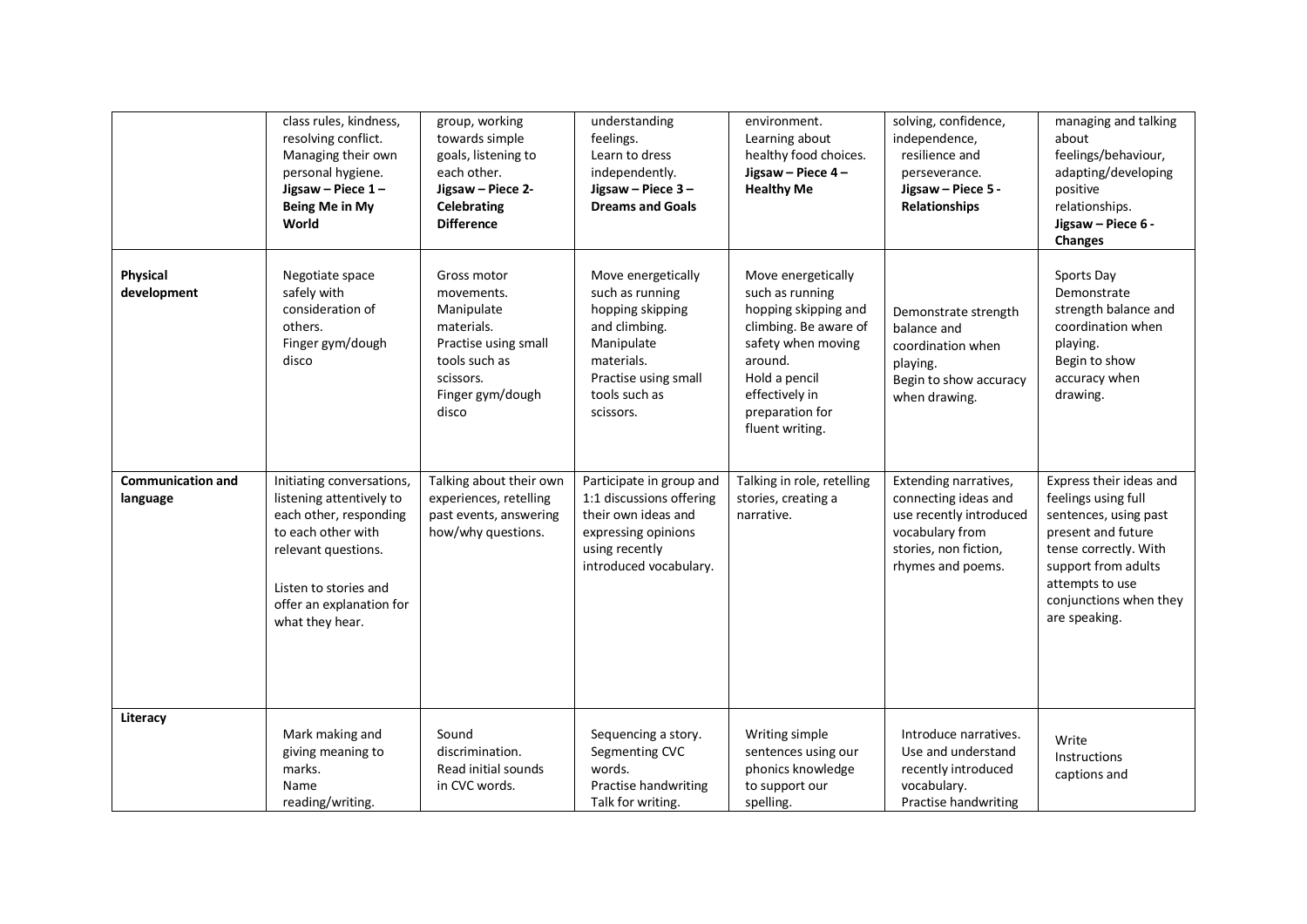|                                      |                                                                                                                                                                                    | Attempt to write<br>letters.<br>Retell stories in their<br>own words.<br>Talk for writing.                                                                                                                                                                                                                                                                      |                                                                                                                                                                                              | Practise handwriting.<br>Read beginning-<br>middle-end sounds<br>using blending.<br>Talk for writing                                                                                                                                                                                     | Talk for writing                                                                                                                                                                                                                                                      | speech<br>bubbles.<br>Read<br>sentences and<br>books<br>independently.<br>Read some<br>common<br>exception<br>words.<br>Talk for<br>writing.                                         |
|--------------------------------------|------------------------------------------------------------------------------------------------------------------------------------------------------------------------------------|-----------------------------------------------------------------------------------------------------------------------------------------------------------------------------------------------------------------------------------------------------------------------------------------------------------------------------------------------------------------|----------------------------------------------------------------------------------------------------------------------------------------------------------------------------------------------|------------------------------------------------------------------------------------------------------------------------------------------------------------------------------------------------------------------------------------------------------------------------------------------|-----------------------------------------------------------------------------------------------------------------------------------------------------------------------------------------------------------------------------------------------------------------------|--------------------------------------------------------------------------------------------------------------------------------------------------------------------------------------|
| <b>Maths</b>                         | Develop an interest in<br>number, how many<br>children in the class,<br>what number is it in the<br>month, how old am I?<br>Develop a deep<br>understanding of<br>numbers from 1-5 | Develop an interest in<br>number, how many<br>children in the class,<br>what number is it in the<br>month, how old am I?<br>Develop a deep<br>understanding of<br>numbers from 1-5.<br>Understand subitising<br>numbers from 1-5<br>Children learn about<br>common 2D shapes and<br>know the<br>characteristics of 2D<br>shapes.<br>Practise number<br>writing. | Develop a deep<br>understanding of<br>numbers from 1-5.<br>Begin to develop an<br>understanding of<br>numbers to 10<br>Understand subitising<br>numbers from 1-10<br>Practise number writing | Develop an<br>understanding of<br>number bonds to 10.<br>Practise counting<br>beyond 20 and start to<br>develop an<br>understanding of<br>patterns in number.<br>Children learn about<br>common 3D shapes and<br>know the characteristics<br>of 3D shapes.<br>Practise number<br>writing | Develop an<br>understanding of<br>number bonds to 10.<br>Develop an<br>understanding of<br>subtraction facts with<br>number bonds.<br>Practise counting<br>beyond 20 and start to<br>develop an<br>understanding of<br>patterns in number.<br>Practise number writing | Children are able to<br>automatically recall<br>number bonds to 10.<br>Children represent<br>numbers to 10 and can<br>say odds, even and<br>double facts.<br>Practise number writing |
| <b>Expressive arts</b>               | Explore a range of<br>materials tool and<br>techniques.<br>Become involved in role<br>play.<br>Sing as part of a group.                                                            | Explore a range of<br>materials tool and<br>techniques.<br>Become involved in role<br>play.<br>Sing as part of a group.<br>Perform/sing at our<br>Christmas sing -a- long.                                                                                                                                                                                      | Experiment with colour<br>and design.<br>Invent their own role<br>play ideas.<br>Sing a range of songs.                                                                                      | Experiment with colour<br>and design and share<br>their ideas with others.<br>Sing a range of songs.                                                                                                                                                                                     | Make props for their<br>role play. Adapt role<br>play to suit their ideas.<br>Dance in time to music                                                                                                                                                                  | Make props for their<br>role play and use them<br>when engaged in play.<br>Perform in role or sing<br>to others.                                                                     |
| <b>Understanding of</b><br>the world | Talk about themselves<br>and their families.                                                                                                                                       | Look at how people<br>celebrate cultural and<br>religious festivals in this                                                                                                                                                                                                                                                                                     | Find out about the jobs<br>of family members.                                                                                                                                                | Explore the natural<br>world around Downs<br>Barn.                                                                                                                                                                                                                                       | Develop an<br>understanding of                                                                                                                                                                                                                                        | Develop the children's<br>understanding of<br>cultural celebrations by                                                                                                               |